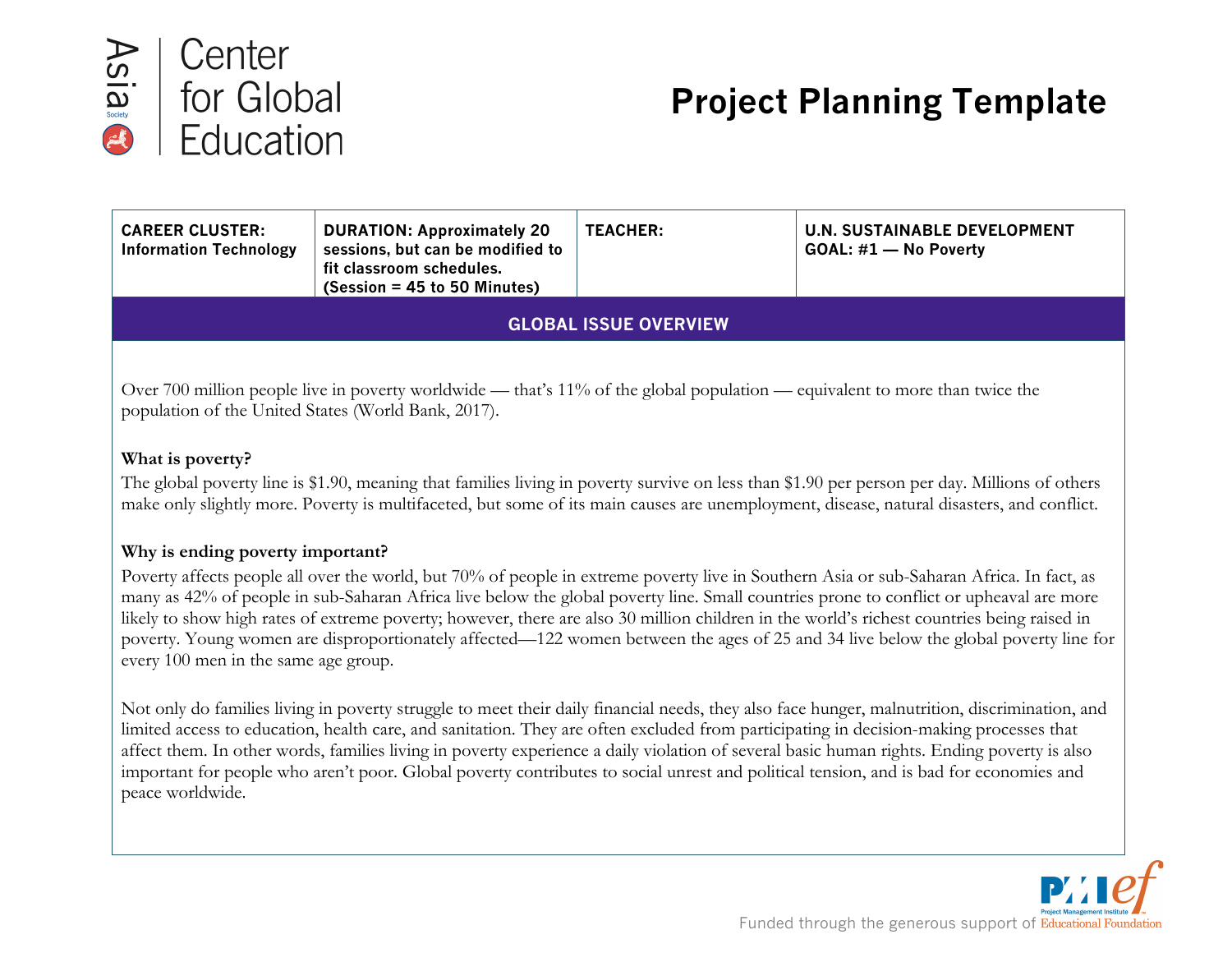# **What can we do about it?**

There's hope: global poverty rates have been cut in half since 2000. Significant progress has been made in Eastern and Southeastern Asia particularly. Addressing poverty is a high priority for problem solvers all over the globe. In fact, eliminating poverty — in all its forms everywhere — is number one on the United Nations' list of Sustainable Development Goals. This list is made up of 17 targeted goals to transform our world by 2030. Specific targets for this goal include:

- Cutting the proportion of men, women, and children living in extreme poverty in half.
- Ensuring that all people, particularly poor and vulnerable people, have equal access to economic resources like land, new technologies, and financial services.
- Helping poor and vulnerable people better prepare for and recover from environmental emergencies and disasters.
- Mobilizing resources to build the capacity of developing countries to implement policies and programs for ending poverty.
- Creating frameworks for national, regional, and international policy that supports ending poverty related to conflict.

# **Global Competencies:**

*Investigate the World*: Initiate investigations of the world by framing questions, analyzing and synthesizing relevant evidence, and drawing reasonable conclusions about global issues.

*Recognize Perspectives*: Recognize, articulate, and apply an understanding of different perspectives.

*Communicate Ideas*: Select and apply appropriate tools and strategies to communicate and collaborate effectively — meeting the needs and expectations of diverse individuals and groups.

**STANDARDS ADDRESSED**

*Take Action*: Translate ideas, concerns, and findings into appropriate and responsible individual or collaborative actions to improve conditions.

| <b>Career/Technical Knowledge and Skills</b>                                                                                                                                                                                                                                                                                                                                                        | <b>Academic Knowledge and Skills</b>                                                                                                                                                                                                                                                                                                                                                               | 21st Century Skills                                                                                                                                                                                                                                                                   |
|-----------------------------------------------------------------------------------------------------------------------------------------------------------------------------------------------------------------------------------------------------------------------------------------------------------------------------------------------------------------------------------------------------|----------------------------------------------------------------------------------------------------------------------------------------------------------------------------------------------------------------------------------------------------------------------------------------------------------------------------------------------------------------------------------------------------|---------------------------------------------------------------------------------------------------------------------------------------------------------------------------------------------------------------------------------------------------------------------------------------|
| <b>Common Career Technical Core</b><br><b>Career Ready Practices</b><br>4. Communicate clearly and effectively and<br>with reason.<br>6. Demonstrate creativity and innovation.<br>8. Utilize critical thinking to make sense of<br>problems and persevere in solving them.<br><b>Information Technology Career Cluster</b><br>IT 1. Demonstrate effective<br>professional communication skills and | <b>Next Generation Science Standards</b><br><b>Engineering Design:</b><br>HS-ETS1-1. Analyze a major global<br>$\bullet$<br>challenge to specify qualitative and<br>quantitative criteria and constraints for<br>solutions that account for societal needs<br>and wants.<br>HS-ETS1-2. Design a solution to a<br>$\bullet$<br>complex real-world problem by<br>breaking it down into smaller, more | 21 <sup>st</sup> Century Interdisciplinary<br><b>Themes</b><br>Global Awareness<br>$\bullet$<br><b>Learning &amp; Innovation Skills</b><br>Creativity & Innovation<br>Critical Thinking & Problem<br>$\bullet$<br>Solving<br>Communication<br>$\bullet$<br>Collaboration<br>$\bullet$ |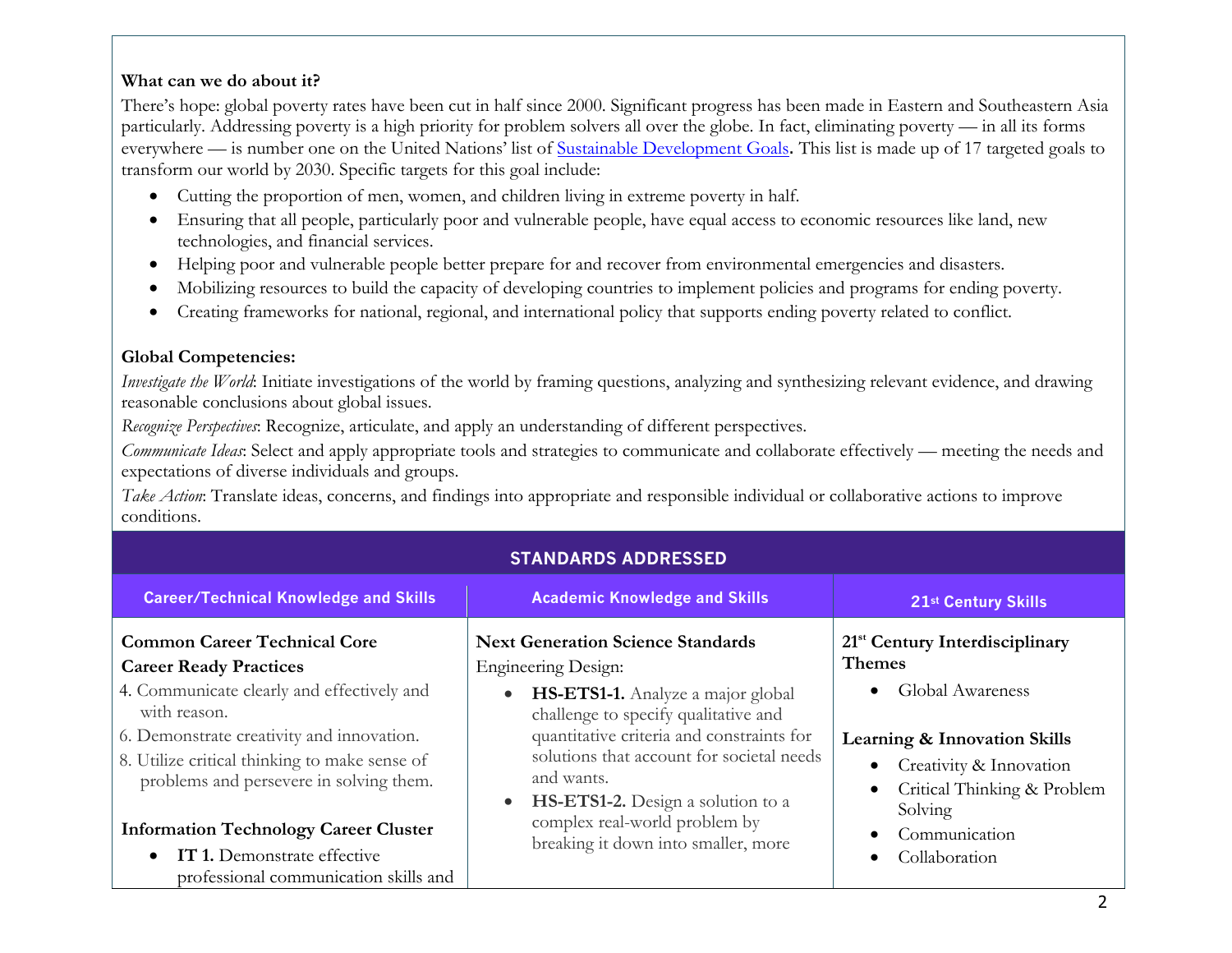practices that enable positive customer relationships.

- **IT 2.** Use product or service design processes and guidelines to produce a quality information technology (IT) product or service.
- **IT 3.** Demonstrate the use of crossfunctional teams in achieving IT project goals.
- **IT 5.** Explain the implications of IT on business development.
- **IT 6.** Describe trends in emerging and evolving computer technologies and their influence on IT practices.

manageable problems that can be solved through engineering.

• **HS-ETS1-3.** Evaluate a solution to a complex real-world problem based on prioritized criteria and trade-offs that account for a range of constraints, including cost, safety, reliability, and aesthetics as well as possible social, cultural, and environmental impacts.

# **Common Core Academic Standards**

ELA/Literacy:

- **RST.11-12.9.** Synthesize information from a range of sources (e.g., texts, experiments, simulations) into a coherent understanding of a process, phenomenon, or concept, resolving conflicting information when possible.
- **CCRA.W.4.** Produce clear and coherent writing in which the development, organization, and style are appropriate to task, purpose, and audience.
- **CCRA.SL.1.** Prepare for and participate effectively in a range of conversations and collaborations with diverse partners, building on others' ideas and expressing their own clearly and persuasively.
- **CCRA.SL.4.** Present information, findings, and supporting evidence such that listeners can follow the line of reasoning and the organization, development, and style are appropriate to task, purpose, and audience.
- **CCRA.L.1.** Demonstrate command of the conventions of standard English

# **Information, Media, & Technology Skills**

- Information Literacy
- ICT Literacy

# **Life & Career Skills**

- Flexibility & Adaptability
- Initiative & Self Direction
- Productivity & Accountability
- Leadership & Responsibility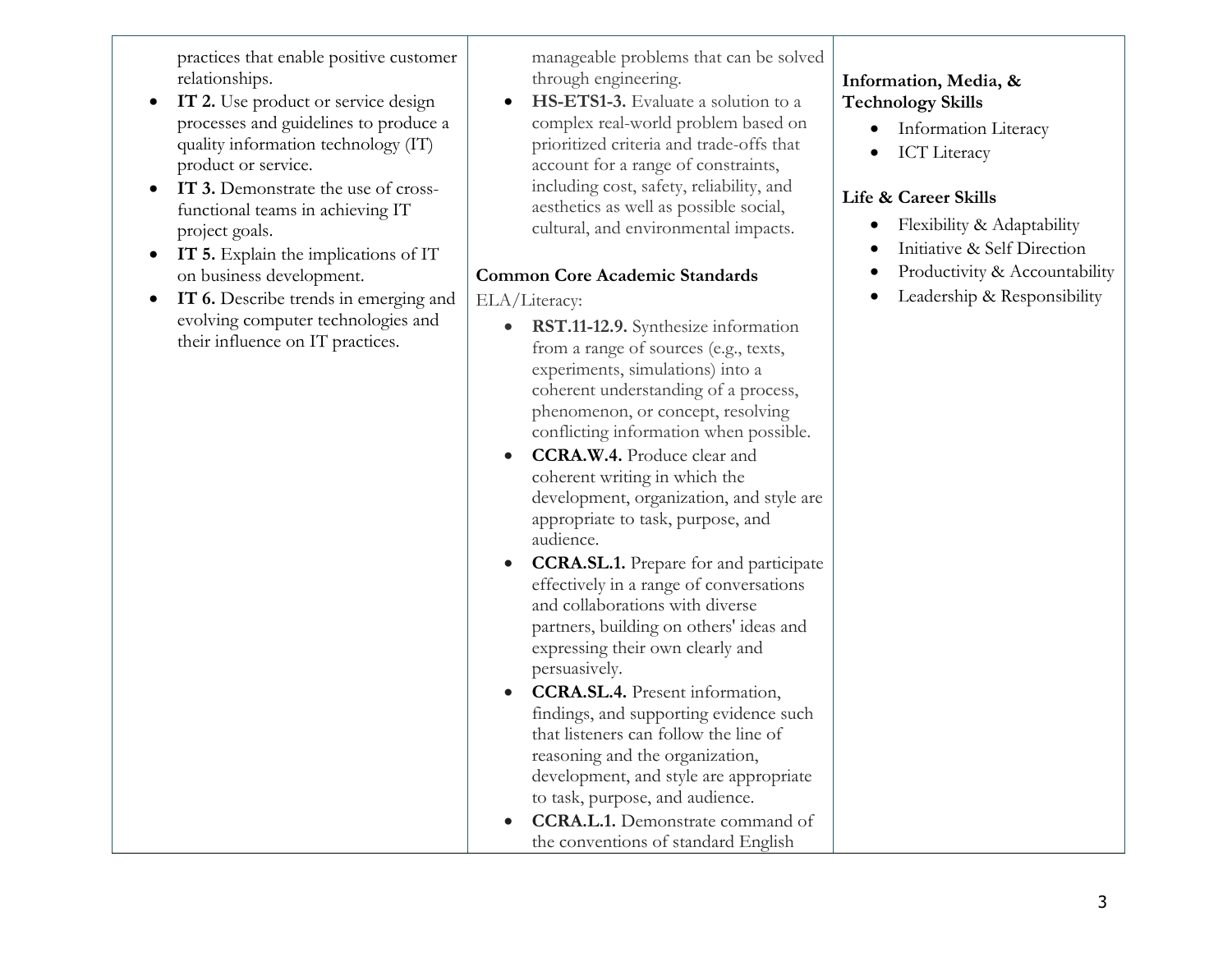| grammar and usage when writing or<br>speaking.                                                                                                        |  |
|-------------------------------------------------------------------------------------------------------------------------------------------------------|--|
| Mathematics:<br>• MP.1. Make sense of problems and<br>persevere in solving them.<br><b>MP.5.</b> Use appropriate tools<br>$\bullet$<br>strategically. |  |

# **PROJECT DEFINITION & GOALS/OBJECTIVES**

This project stems from the United Nation's list of Sustainable Development Goals (SDGs) initiative. The SDGs are a set of 17 goals that aim to end poverty, fight inequality, and stop climate change. Specifically, this project focuses on Global Goal #1: No Poverty with a focus on using informational technology products or services to reduce poverty. After completing research, students will design an information technology product or service to help reduce an aspect of poverty in a country they select. IT products or services could include apps, websites, data management systems, analytic tools, physical products, and more. Students could be given the choice of a product/service to design or one could be assigned depending on curricular needs and expectations.

#### **Goals:**

- Students will gain an understanding of the SDGs initiative and develop empathy for other cultures.
- Students will develop their global competence (global career readiness skills) while simultaneously developing IT skills.
- Students will identify links between the information technology sector and a complex real-world problem.
- Students will use a design process to develop solutions to a complex real-world problem.

#### **Objectives**:

- Research the causes and effects of global poverty, the importance of eliminating poverty, and the role of information technology in poverty reduction.
- Research the significant causes and effects of poverty in a specific country.
- Brainstorm and evaluate possible IT products or services that could address one or more dimensions of poverty in a specific country.
- Identify a specific IT product or service that addresses one or more dimensions of poverty in a specific country.
- Develop and execute a work plan to complete models and/or prototypes of the IT solution within a team.
- Evaluate and revise the IT product or service to maximize efficacy.
- Communicate the potential impact of the team's solution to peers, adults, and industry experts.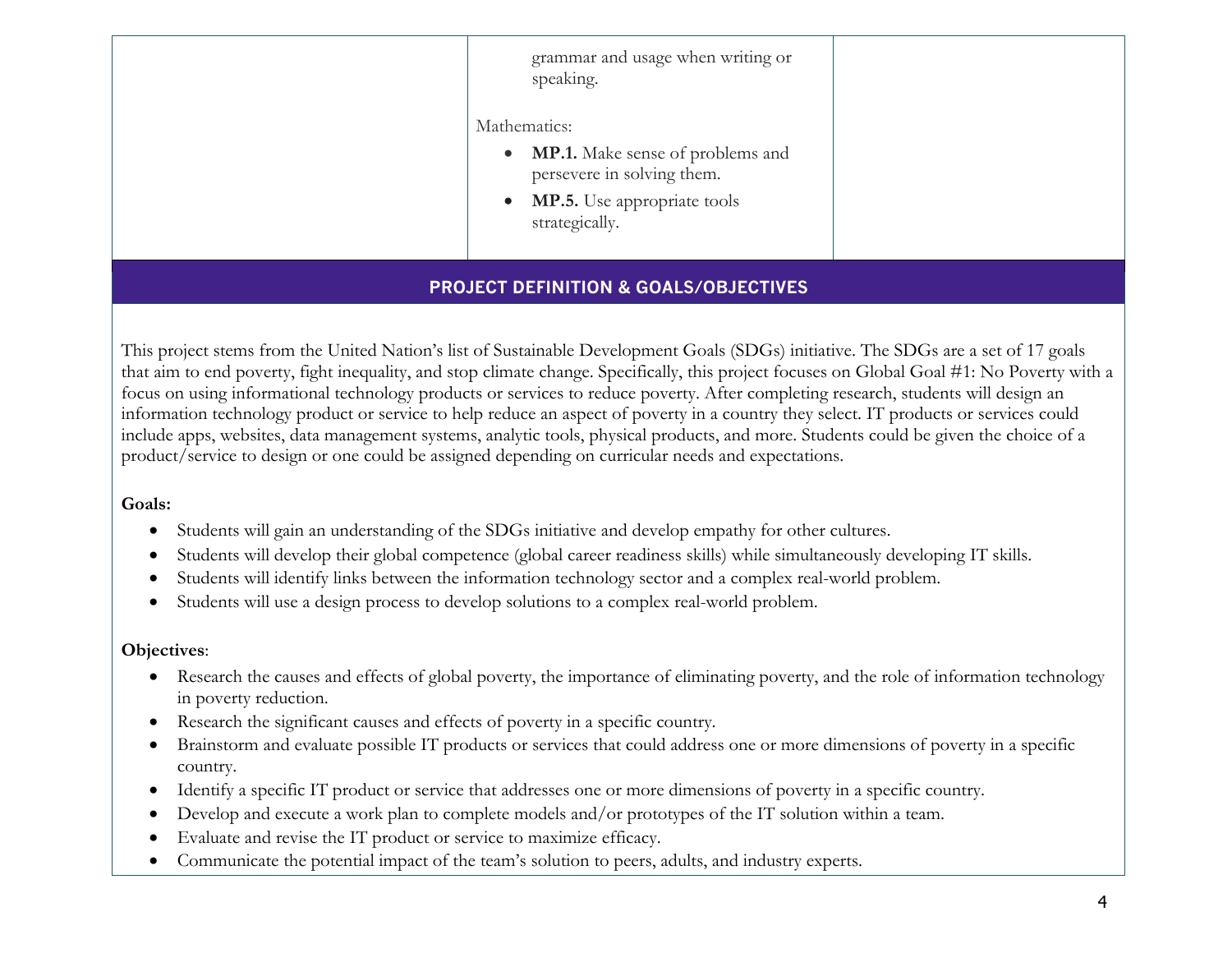# **SCENARIO OR PROBLEM: What scenario or problem will you use to engage students in this project?**

You work on the social engagement team at the large global IT company, Tech Assist. Your team has been tasked with researching, identifying, and proposing a new product or service that Tech Assist can launch to help reduce global poverty. Due to your project's budget, you will have to limit the scope of your proposal to addressing poverty in one specific country. You must research the causes and effects of poverty in your chosen country and choose one aspect to address.

| <b>Essential Questions</b>                                                                                                                                   | <b>Grade Level Adaptations</b>                                                                                                                                                                                                                                                                                                                                                                                                                                                                                                                                                                                                                                                                                                               |  |  |
|--------------------------------------------------------------------------------------------------------------------------------------------------------------|----------------------------------------------------------------------------------------------------------------------------------------------------------------------------------------------------------------------------------------------------------------------------------------------------------------------------------------------------------------------------------------------------------------------------------------------------------------------------------------------------------------------------------------------------------------------------------------------------------------------------------------------------------------------------------------------------------------------------------------------|--|--|
| What is global poverty?<br>Why is eliminating poverty important?<br>How can the IT industry support the U.N. Sustainable<br>Development Goal #1: No Poverty? | Lower level informational technology classes can create and<br>present ideas for IT products and services; higher level classes<br>can create real prototypes and models of IT products and<br>services.<br>Teachers can choose to require that project proposals stay within<br>a predetermined budget.<br>If it is relevant to the class, this unit can center around building a<br>particular kind of IT product or service. For example, in a Web<br>& Digital Communications class, all students could design a<br>mobile app to address a certain dimension of poverty in their<br>target country.<br>The project could be presented as a class competition where<br>teams compete against one another to create the best IT solution. |  |  |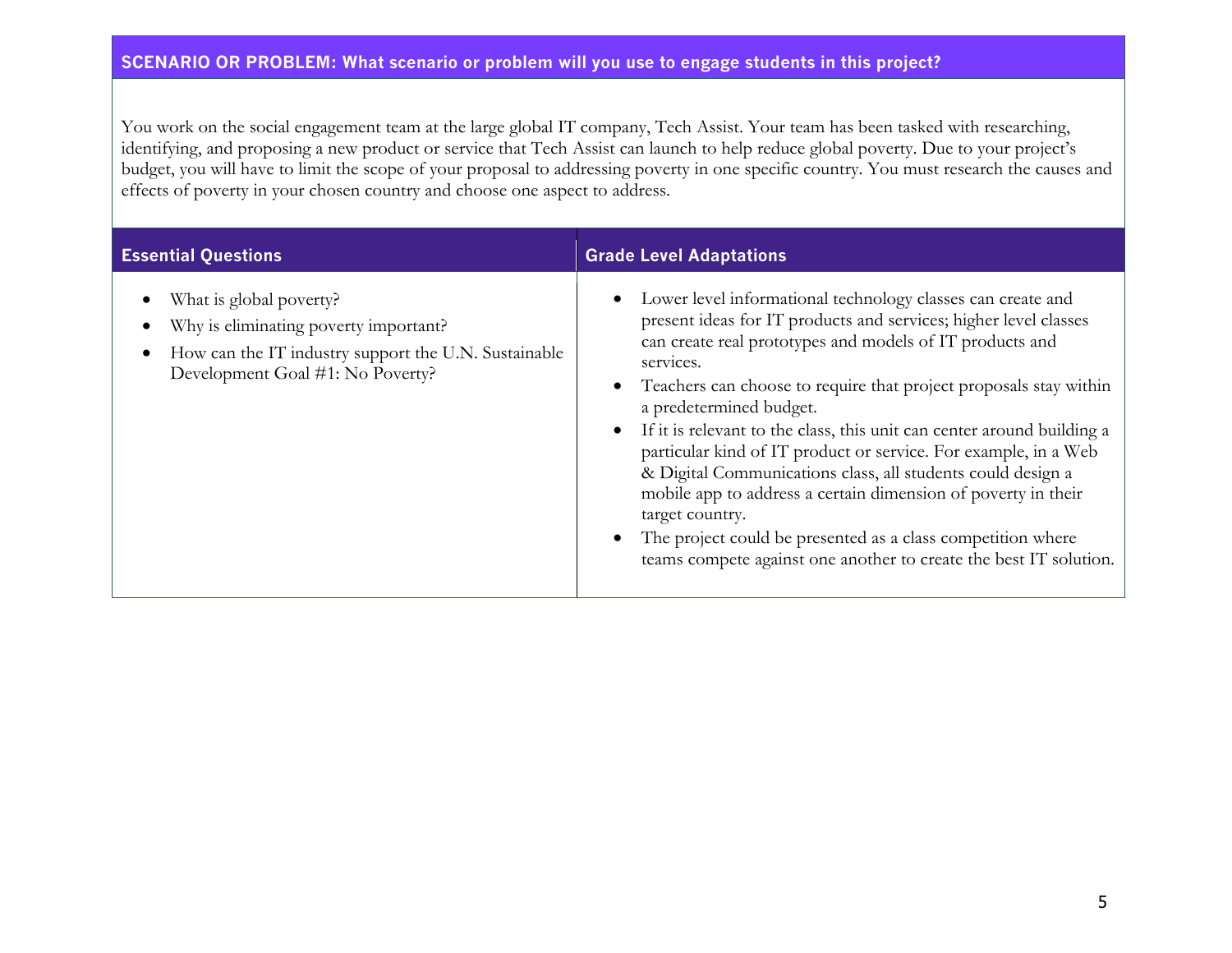| ASSESSMENT: How will you determine what students have learned? (Check all that apply.) |             |                                          |  |             |
|----------------------------------------------------------------------------------------|-------------|------------------------------------------|--|-------------|
| <b>FORMATIVE</b><br><b>SUMMATIVE</b>                                                   |             |                                          |  |             |
| Quizzes/Tests                                                                          |             | Multiple Choice/Short Answer Test        |  |             |
| Notes/Graphic Representations                                                          |             | <b>Essay Test</b>                        |  |             |
| Rough Draft                                                                            |             | Written Product with Rubric              |  | $\mathbf X$ |
| <b>Practice Presentation</b>                                                           | $\mathbf X$ | Oral Presentation with Rubric            |  |             |
| Preliminary<br>Plans/Goals/Checklists of<br>Progress                                   | X           | Other Product or Performance with Rubric |  |             |
| Journal/Learning Log                                                                   | $\mathbf X$ | Self-evaluation or Reflection            |  | X           |
| Other:                                                                                 |             | Evaluation by Authentic Audience         |  | $\mathbf X$ |
|                                                                                        |             | 3D Model                                 |  | X           |
|                                                                                        |             | Other:                                   |  |             |

**MATERIALS, RESOURCES, or CONSTRAINTS: What materials and resources will be needed? Are there any perceived challenges?**

#### **Materials:**

- Computers with internet access
- Blank posters
- Software, programming, and/or other supplies to design and/or build an IT product or service
- Project rubric
- Written explanation rubric

#### **Resources:**

- Library access for two to four days (access to journals, magazines, newspapers, online research, and/or books)
- World Bank: Understanding Poverty
- U.N. Sustainable Development Goals
	- o Goal #1: No Poverty (includes links to the U.N. Development Programme, the U.N. Children's Fund, the International Monetary Fund, and more)
- USAID Exposure (photos and stories from USAID projects fighting extreme poverty all over the world)
	- o Increasing Nigerian farmers' resilience to droughts and floods
	- o Fighting zika in Jamaica
- Using mobile technology to end violence against women (United Nations Development Programme)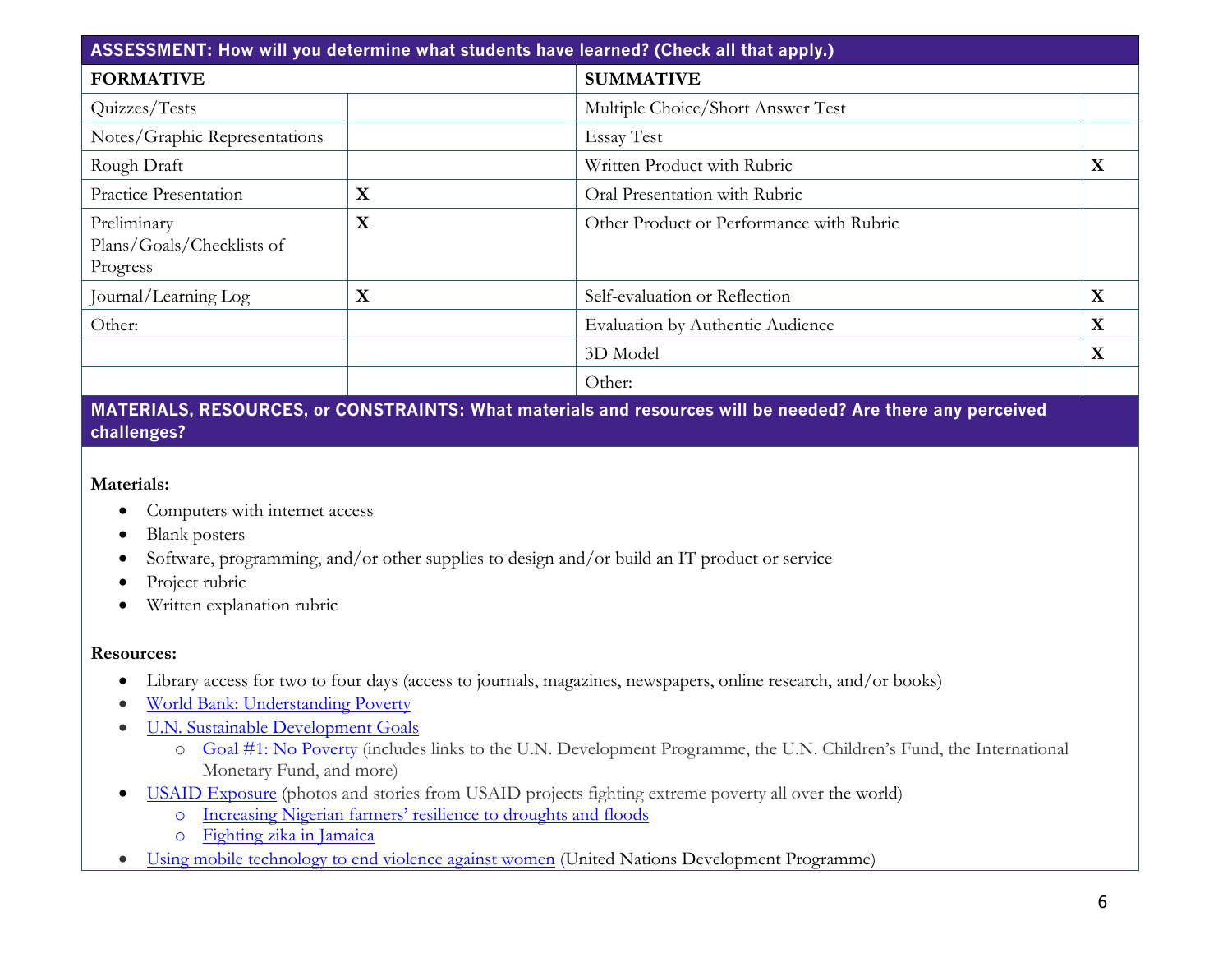- On farm-to-market roads in the Philippines (World Food Prize)
- Video resources:
	- o OPHIOxford's video, "Poverty in El Salvador?" (7:55) People living in poverty in El Salvador answer the question, "What is poverty?" according to their own life experiences.
	- o IFAD's video, "Rural Poverty: In Their Own Words, Ghana" (2:48) One rice farmer tells her story.
	- o Optimist's eight-part series, "Great Resources for Teaching About Global Poverty" (three to eight minutes long) A group of U.S. college students who tried living for \$1 a day in rural Guatemala.
	- o United Nations Foundation's video, "A Look at the Sustainable Development Goals" (1:00). An introduction to the 17 Sustainable Development Goals from the United Nations Foundation.

#### **Possible Constraints & Solutions:**

• Authenticity of final presentations could be limited due to availability of volunteer industry representatives, community members, and/or people involved in nonprofit/poverty reduction work. To mitigate this, consider utilizing Skype, Zoom, or another video conferencing program to showcase the final presentations. See the Global CTE Toolkit for places to help at https://asiasociety.org/education/technology-tools-global-education.

**SUPPORT, MODIFICATIONS, AND EXTENSIONS: What is needed to provide support for students who have difficulty learning the content, modify for students with special learning needs, or to provide enrichment for advanced students?**

#### **Support & Modifications:**

- Provide assistance navigating resources in weeks 1 and 2.
- Prepare a predetermined work plan for week 3, and check in at the end of each day to monitor students' progress.
- Create rubrics to guide students in giving feedback during week 4.

#### **Extensions:**

• Advanced students may choose to enter their projects in a contest or fair such as the Google Science Fair or Microsoft's Imagine Cup.

# **CALENDAR OF MAJOR LEARNING ACTIVITIES: What are the learning activities or tasks for each day? Are there any project milestones? When will formal assessment activities occur?**

| Week 1                        |                               |                             |                           |                                 |  |  |
|-------------------------------|-------------------------------|-----------------------------|---------------------------|---------------------------------|--|--|
| Monday                        | Tuesday                       | Wednesday                   | Thursday                  | Fridav                          |  |  |
| <b>Initiating:</b> Teacher or | <b>Initiating:</b> Teacher or | <b>Initiating:</b> Students | <b>Initiating:</b> Assign | <b>Initiating:</b> Students (or |  |  |
| guest introduces SDG #1.      | guest expands on and          | produce as many             | questions from            | research pairs/groups) give     |  |  |
| Lesson focuses on             | deepens Monday's              | questions as possible       | Wednesday to students     | brief, informal presentations   |  |  |
|                               | conversation. Lesson          | about poverty, the          | (or pairs or small groups | to the class about what they    |  |  |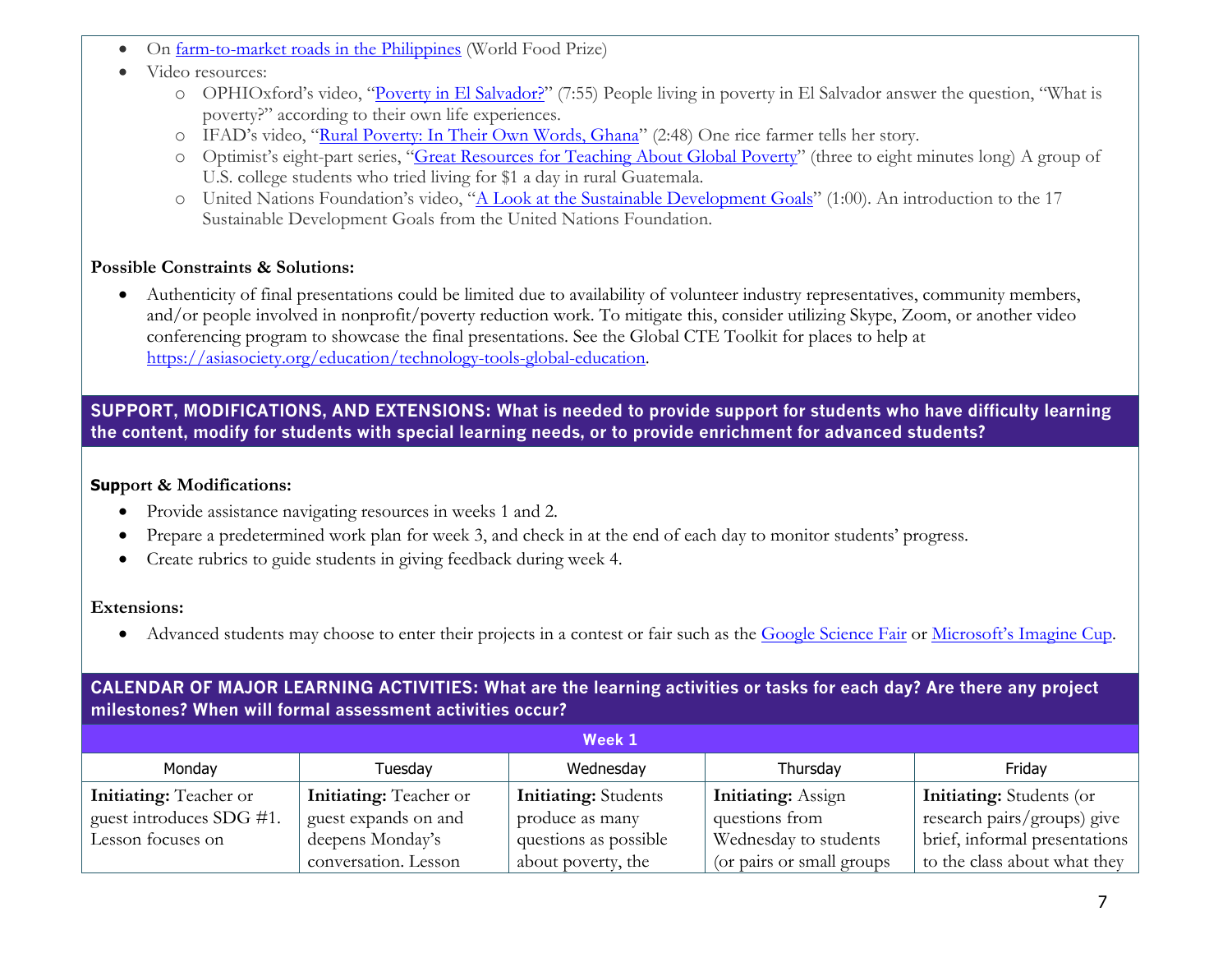| answering the question,<br>"What is global poverty?" | focuses on answering the<br>question, "Why is<br>eliminating poverty<br>important?" | importance of reducing<br>poverty, and the role of<br>IT in poverty reduction.<br>Emphasize the<br>exploratory nature of<br>the process: building<br>good solutions starts<br>with asking good<br>questions. | of students). Students<br>research answers to these<br>questions. Encourage<br>students to look for<br>answers in a variety of<br>sources both domestic<br>and international: online<br>or print journals,<br>magazines, books,<br>websites, or newspapers. | learned on Thursday.<br>Students organize and<br>analyze the information by<br>comparing and contrasting<br>it with their own (group's)<br>findings. |
|------------------------------------------------------|-------------------------------------------------------------------------------------|--------------------------------------------------------------------------------------------------------------------------------------------------------------------------------------------------------------|-------------------------------------------------------------------------------------------------------------------------------------------------------------------------------------------------------------------------------------------------------------|------------------------------------------------------------------------------------------------------------------------------------------------------|
|                                                      |                                                                                     | Questions could be<br>generated by having<br>student groups write                                                                                                                                            |                                                                                                                                                                                                                                                             |                                                                                                                                                      |
|                                                      |                                                                                     | down as many questions<br>as they can think of in<br>10 minutes. At the end                                                                                                                                  |                                                                                                                                                                                                                                                             |                                                                                                                                                      |
|                                                      |                                                                                     | of 10 minutes, groups<br>share their questions<br>with the whole class; if                                                                                                                                   |                                                                                                                                                                                                                                                             |                                                                                                                                                      |
|                                                      |                                                                                     | another group had the<br>same question, they<br>must cross it off their                                                                                                                                      |                                                                                                                                                                                                                                                             |                                                                                                                                                      |
|                                                      |                                                                                     | list. The group with the<br>highest number of                                                                                                                                                                |                                                                                                                                                                                                                                                             |                                                                                                                                                      |
|                                                      |                                                                                     | unique questions wins.<br>Alternatively, utilize the                                                                                                                                                         |                                                                                                                                                                                                                                                             |                                                                                                                                                      |
|                                                      |                                                                                     | Question Formulation<br>Technique to help<br>students narrow down                                                                                                                                            |                                                                                                                                                                                                                                                             |                                                                                                                                                      |
|                                                      |                                                                                     | and focus on one<br>question. You can learn<br>about this technique in                                                                                                                                       |                                                                                                                                                                                                                                                             |                                                                                                                                                      |
|                                                      |                                                                                     | the free online module<br>at<br>https://www.ctelearn.or                                                                                                                                                      |                                                                                                                                                                                                                                                             |                                                                                                                                                      |
|                                                      |                                                                                     | $g/$ elc/mod/resource/vi<br>$\frac{\text{ew.php} \cdot \text{id} = 12344}{\text{Gkip}}$                                                                                                                      |                                                                                                                                                                                                                                                             |                                                                                                                                                      |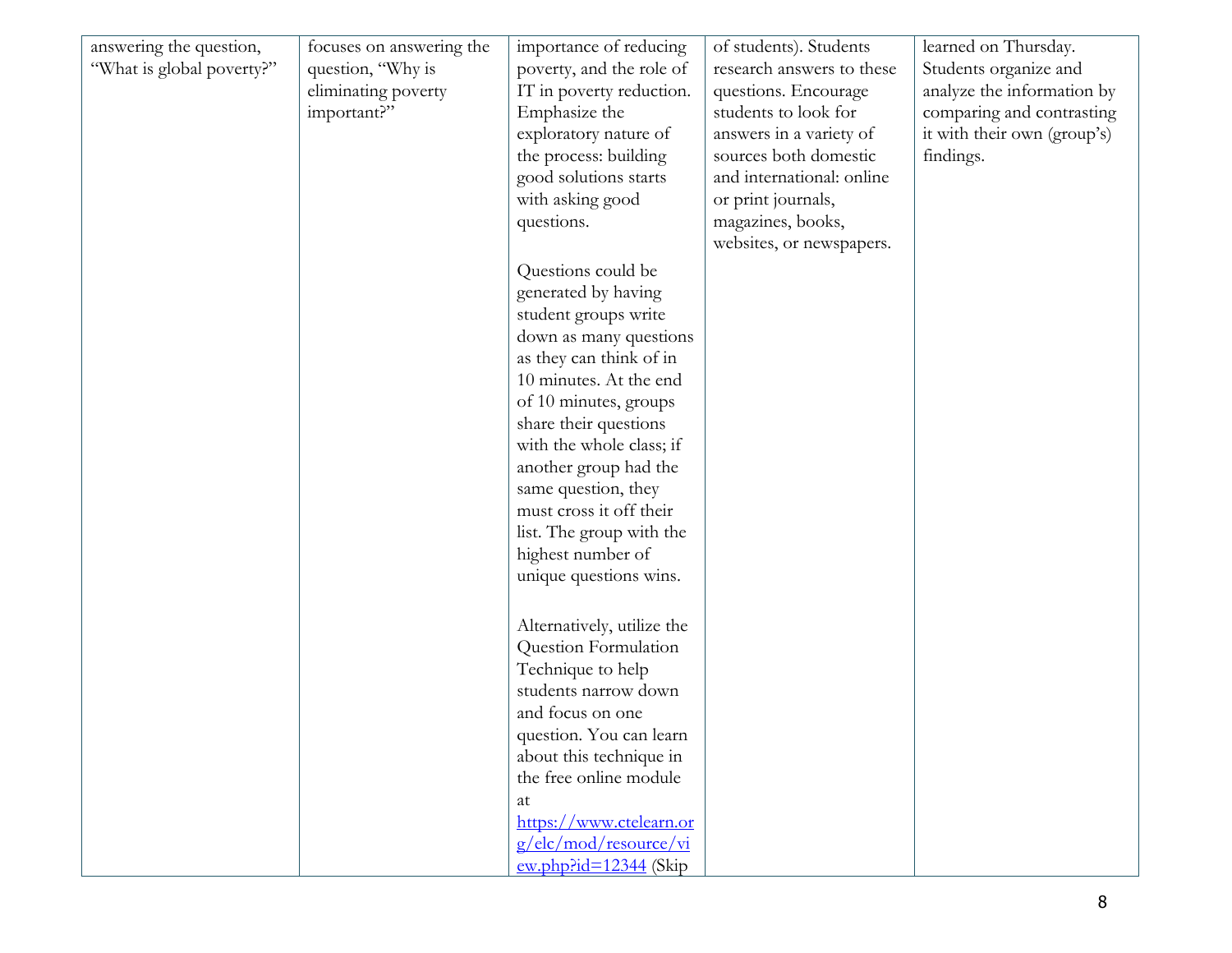|                                                                                                                                                                                                                                                                                                                                                    |                                                                                                                                                                                                                                                                                                                                                                                                  | to section 1.22 in the<br>Menu). Additional free<br>resources are available at<br>https://rightquestion.or<br>g/education/.                                                                                                                                                                                                                                                                                                                                                                                                                                                      |                                                                                                                                                                                                                                                                                                                                                                                                                  |                                                                                                                                                                                                                                                                                                             |
|----------------------------------------------------------------------------------------------------------------------------------------------------------------------------------------------------------------------------------------------------------------------------------------------------------------------------------------------------|--------------------------------------------------------------------------------------------------------------------------------------------------------------------------------------------------------------------------------------------------------------------------------------------------------------------------------------------------------------------------------------------------|----------------------------------------------------------------------------------------------------------------------------------------------------------------------------------------------------------------------------------------------------------------------------------------------------------------------------------------------------------------------------------------------------------------------------------------------------------------------------------------------------------------------------------------------------------------------------------|------------------------------------------------------------------------------------------------------------------------------------------------------------------------------------------------------------------------------------------------------------------------------------------------------------------------------------------------------------------------------------------------------------------|-------------------------------------------------------------------------------------------------------------------------------------------------------------------------------------------------------------------------------------------------------------------------------------------------------------|
|                                                                                                                                                                                                                                                                                                                                                    |                                                                                                                                                                                                                                                                                                                                                                                                  |                                                                                                                                                                                                                                                                                                                                                                                                                                                                                                                                                                                  |                                                                                                                                                                                                                                                                                                                                                                                                                  |                                                                                                                                                                                                                                                                                                             |
|                                                                                                                                                                                                                                                                                                                                                    |                                                                                                                                                                                                                                                                                                                                                                                                  | <b>Week 2</b>                                                                                                                                                                                                                                                                                                                                                                                                                                                                                                                                                                    |                                                                                                                                                                                                                                                                                                                                                                                                                  |                                                                                                                                                                                                                                                                                                             |
| Initiating: Students find<br>and share examples of<br>projects or organizations<br>using IT products or<br>services in the developing<br>world.<br>At the end of class,<br>students reflect on the act<br>of asking. They may<br>include what it feels like to<br>explore the subject matter<br>or their thoughts on the<br>subject matter itself. | Planning: Divide class<br>into project teams, and<br>have teams select their<br>country of focus (If<br>desired, you can assign<br>countries to teams.).<br>Students research poverty<br>in their target country.<br>What are the major effects<br>of poverty in your target<br>country? Are certain<br>demographic groups or<br>geographical areas<br>affected more than<br>others? If so, why? | Planning: Student<br>groups continue<br>research on their target<br>country. By the end of<br>the day, they should<br>zero in on a particularly<br>significant cause or<br>effect of poverty in their<br>target country (If<br>desired, you can provide<br>a list of causes/effects<br>of global poverty from<br>which students can<br>choose.). Topics might<br>be things like lack of<br>education, health care,<br>unemployment/<br>underemployment, food<br>insecurity, lack of job<br>training, natural<br>disasters, or inadequate<br>transportation to school<br>or work. | <b>Planning:</b> Considering<br>the information gained<br>from the last week and a<br>half, and the IT strengths<br>and interests within their<br>teams, students<br>brainstorm an IT product<br>or service to address the<br>problem they zeroed in on<br>Wednesday. What kinds<br>of products or services<br>could help address the<br>problem? What is the<br>target audience for these<br>products/services? | Planning:<br>Continue brainstorming. By<br>the end of the day, teams<br>should have an idea for an<br>IT product or service that<br>addresses a specific<br>dimension of poverty in<br>their target country.<br>At the end of class, students<br>reflect on the process of<br>deciding on their final idea. |
|                                                                                                                                                                                                                                                                                                                                                    |                                                                                                                                                                                                                                                                                                                                                                                                  | Week 3                                                                                                                                                                                                                                                                                                                                                                                                                                                                                                                                                                           |                                                                                                                                                                                                                                                                                                                                                                                                                  |                                                                                                                                                                                                                                                                                                             |
| Planning: Teams make a<br>work plan for the week. By<br>the end of the week, they                                                                                                                                                                                                                                                                  | <b>Executing:</b> Team work<br>time according to student<br>work plans.                                                                                                                                                                                                                                                                                                                          | <b>Executing: Team work</b><br>time according to<br>student work plans.                                                                                                                                                                                                                                                                                                                                                                                                                                                                                                          | <b>Executing:</b> Team work<br>time according to student<br>work plans.                                                                                                                                                                                                                                                                                                                                          | <b>Executing:</b> Team work<br>time according to student<br>work plans.                                                                                                                                                                                                                                     |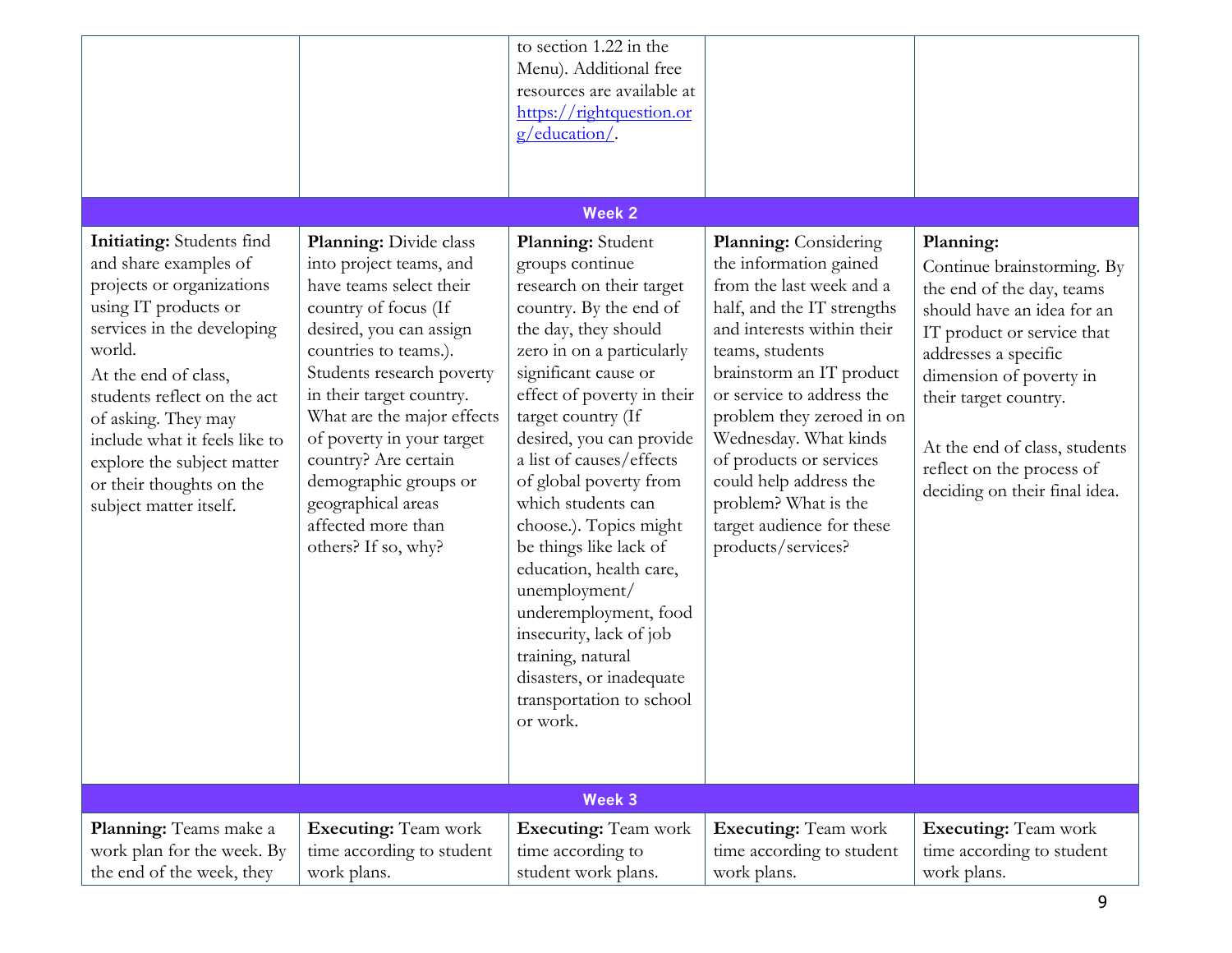| should have a detailed<br>concept of an IT product<br>or service. Students must<br>create a written explanation<br>of how the product or<br>service works to address<br>the poverty dimension they<br>selected within their<br>country context. They may<br>also choose to build a<br>model or prototype of the<br>product or service.<br>Students identify tasks, set<br>goals for each day, and<br>assign tasks to team<br>members. Work plans are<br>approved by the teacher.         |                                                                                                         |                                                                                                         |                                                                                                                                                                                | At the end of class, students<br>reflect on the process of<br>creating their product.                                                                                                                                                                                                                                                                                                                                |
|------------------------------------------------------------------------------------------------------------------------------------------------------------------------------------------------------------------------------------------------------------------------------------------------------------------------------------------------------------------------------------------------------------------------------------------------------------------------------------------|---------------------------------------------------------------------------------------------------------|---------------------------------------------------------------------------------------------------------|--------------------------------------------------------------------------------------------------------------------------------------------------------------------------------|----------------------------------------------------------------------------------------------------------------------------------------------------------------------------------------------------------------------------------------------------------------------------------------------------------------------------------------------------------------------------------------------------------------------|
|                                                                                                                                                                                                                                                                                                                                                                                                                                                                                          |                                                                                                         | <b>Week 4</b>                                                                                           |                                                                                                                                                                                |                                                                                                                                                                                                                                                                                                                                                                                                                      |
| <b>Executing:</b> Introduce or<br>remind students about the<br>concept of constructive<br>criticism. Emphasize the<br>importance of revision:<br>identifying the weak points<br>of our products, services,<br>or presentations is an<br>important part of making<br>our projects stronger.<br>Teams present their<br>product or service to<br>another team, provide<br>feedback to each other,<br>then work to implement<br>feedback in their own<br>projects. Repeat as time<br>allows. | <b>Executing:</b> Students<br>present product/service<br>to whole class; gather<br>feedback and revise. | <b>Executing: Students</b><br>present product/service<br>to whole class; gather<br>feedback and revise. | <b>Closing:</b> Students present<br>product/service to<br>industry representatives,<br>community members,<br>and/or people involved in<br>nonprofit/poverty<br>reduction work. | <b>Closing:</b> Students present<br>product/service to industry<br>representatives, community<br>members, and/or people<br>involved in<br>nonprofit/poverty<br>reduction work.<br>At the end of class, students<br>reflect on the process of<br>showing their product to<br>potential users as well as<br>giving and receiving<br>feedback.<br>Be sure to celebrate the<br>successful completion of the<br>projects. |